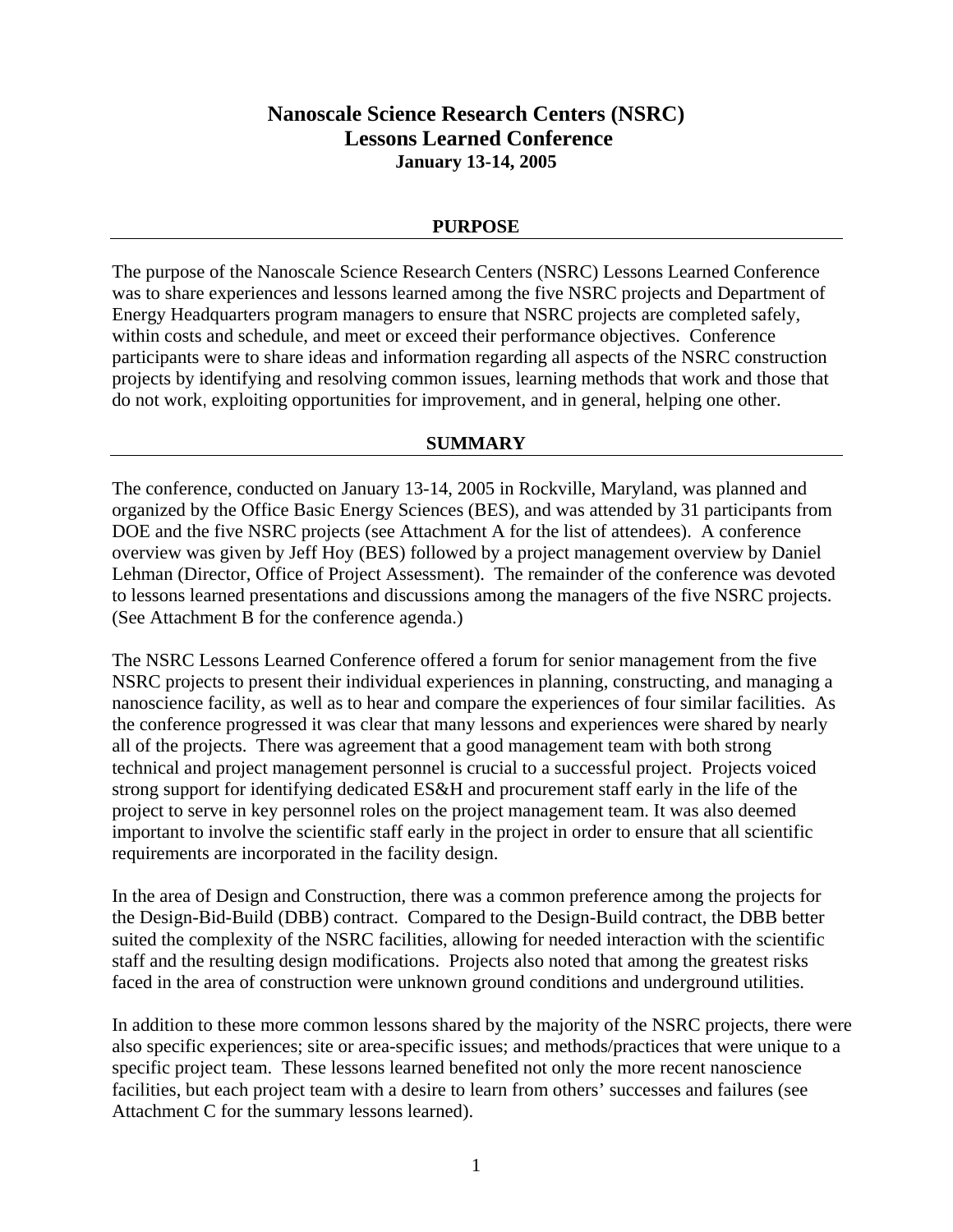### **CONFERENCE PARTICIPANTS**

# **Center for Nanophase Materials Sciences at ONRL**

David Arakawa (DOE) Linda Horton Barry Miller Jack Stellern Frank Kornegay

#### **Molecular Foundry**

Kathy Johnescu (DOE) Jim Krupnick Joe Harkins

### **Center for Integrated Nanotechnologies at LANL/SNL**

Frank White (DOE) Jerry Hands Neal Shinn

### **Center for Nanoscale Materials at ANL**

Frank Gines (DOE) Eric Isaacs Derrick Mancini

### **Center for Functional Nanomaterials at BNL**

Joseph Eng (DOE) Bob Desmarais (DOE) Mike Schaeffer Marty Fallier Steve Hoey Dave Dale

### **Department of Energy Headquarters**

Pat Dehmer Jeff Hoy Pedro Montano Altaf Carim Kristin Bennett Dan Lehman Steve Tkaczyk Kin Chao Steve Meador Casey Clark Linda Cerrone

**Attachment A**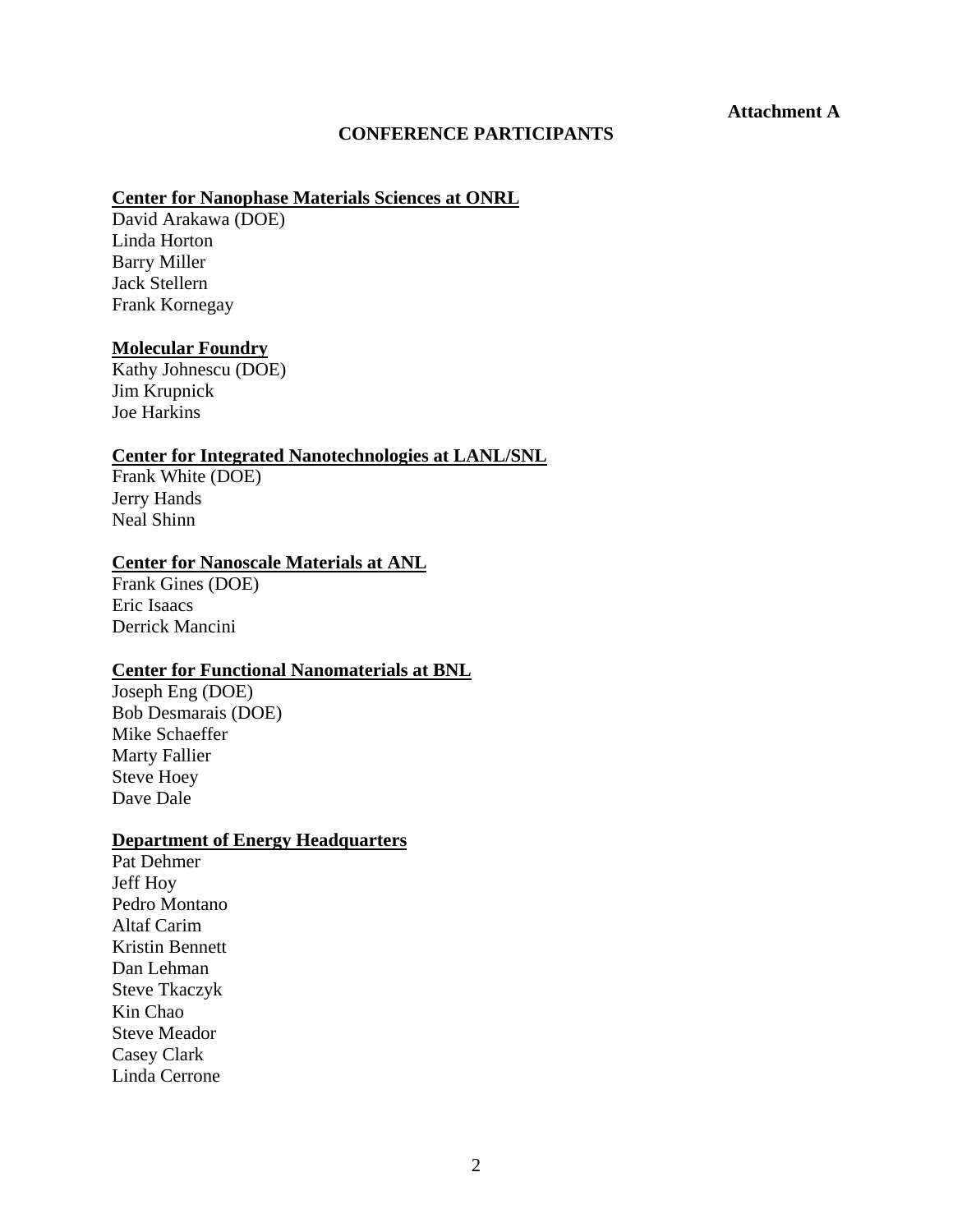## **DOE CONFERENCE ON NSRC PROJECT LESSONS LEARNED AGENDA**

## **Thursday, January 13, 2004**

| 8:00 am            | <b>Opening Remarks</b>                                                                                                                                                                                                                                                                                                                                                                         |
|--------------------|------------------------------------------------------------------------------------------------------------------------------------------------------------------------------------------------------------------------------------------------------------------------------------------------------------------------------------------------------------------------------------------------|
|                    |                                                                                                                                                                                                                                                                                                                                                                                                |
|                    |                                                                                                                                                                                                                                                                                                                                                                                                |
| $8:10$ am          | <b>CNMS Project Scope &amp; Status Summary</b>                                                                                                                                                                                                                                                                                                                                                 |
|                    |                                                                                                                                                                                                                                                                                                                                                                                                |
|                    |                                                                                                                                                                                                                                                                                                                                                                                                |
| 8:30 am            | <b>CINT Project Scope &amp; Status Summary</b>                                                                                                                                                                                                                                                                                                                                                 |
|                    |                                                                                                                                                                                                                                                                                                                                                                                                |
|                    |                                                                                                                                                                                                                                                                                                                                                                                                |
| 8:50 am            | TMF Project Scope & Status Summary                                                                                                                                                                                                                                                                                                                                                             |
|                    |                                                                                                                                                                                                                                                                                                                                                                                                |
|                    |                                                                                                                                                                                                                                                                                                                                                                                                |
| $9:10$ am          | CNM Project Scope & Status Summary                                                                                                                                                                                                                                                                                                                                                             |
|                    |                                                                                                                                                                                                                                                                                                                                                                                                |
|                    | $\overline{\phantom{m}}$                                                                                                                                                                                                                                                                                                                                                                       |
| $9:30$ am          | CFN Project Scope & Status Summary                                                                                                                                                                                                                                                                                                                                                             |
|                    |                                                                                                                                                                                                                                                                                                                                                                                                |
|                    |                                                                                                                                                                                                                                                                                                                                                                                                |
| $9:50$ am          | <b>Break</b>                                                                                                                                                                                                                                                                                                                                                                                   |
| 10:00 am           | Hazards Analyses & PSAD<br>$\bullet$<br><b>Construction Safety</b><br>$\bullet$<br><b>Commissioning Safety</b>                                                                                                                                                                                                                                                                                 |
| $12:00 \text{ pm}$ | Lunch                                                                                                                                                                                                                                                                                                                                                                                          |
| $1:00 \text{ pm}$  | Design & Construction  Stellern/Harkins/Hands-Shinn/Mancini/Fallier <sup>1</sup><br>Building Design & Construction<br>$\bullet$<br><b>Clean Room Aspects</b><br>$\bullet$<br><b>Technical Equipment Spec Development</b><br>Building & Equipment Integration<br>$\bullet$<br>Construction and Equip Vendor Oversight/QA<br>٠<br>Internal Reviews (Design, Constructability, etc.)<br>$\bullet$ |
| $3:00 \text{ pm}$  | <b>Break</b>                                                                                                                                                                                                                                                                                                                                                                                   |

<sup>&</sup>lt;sup>1</sup>**Bolded** names indicate Session Moderator assignments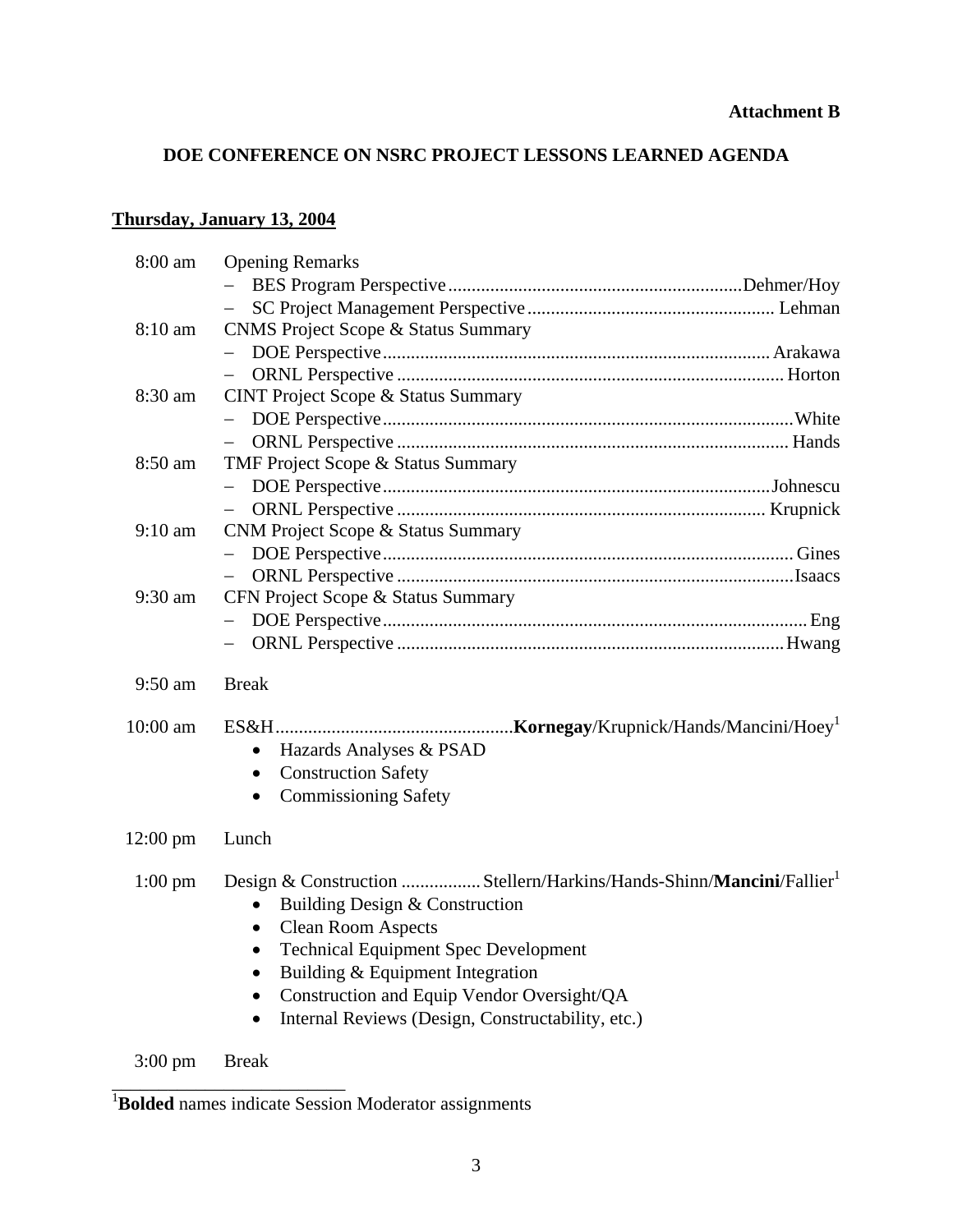### **Thursday, January 13, 2004 (Continued)**

- 3:15 pm Management & Communication.............**Horton**/Krupnick/Hands/Isaacs/Shaeffer<sup>1</sup>
	- Organization & Interfaces
	- Communication & Reporting
	- Cost Estimating, Risk/Contingency Analysis, & Value Engineering
	- Scheduling & BA Management
	- Risk & Contingency Management
	- EVMS & PARS
	- Change Control & Configuration Management

5:15 pm Adjourn

### **Friday, January 14, 2004**

8:00 am Procurement ......................................Horton/**Harkins**/Hands-Shinn/Mancini/Dale<sup>1</sup>

- Overall Procurement Strategy & Planning
- Source Selection Criteria & Evaluation
- Contracting Methodologies
- Contract Management
- Import Duties & Currency Exchange Rates

### 10:00 am Break

### 10:15 am Comm & Trans to Ops...............Stellern/Krupnick/**Hands-Shinn**/Mancini/Fallier1

- Building & Clean Room Acceptance/Commissioning
- Equipment Acceptance/Installation/Commissioning
- CD-4a/b Criteria
- Readiness Reviews
- 12:15 pm Wrap-Up ............................................... Dehmer/Hoy/Bennett/Carim + Discussion
- 12:45 pm Adjourn (Take-away Lunch Provided)

\_\_\_\_\_\_\_\_\_\_\_\_\_\_\_\_\_\_\_\_\_\_\_\_\_

<sup>&</sup>lt;sup>1</sup>Bolded names indicate Session Moderator assignments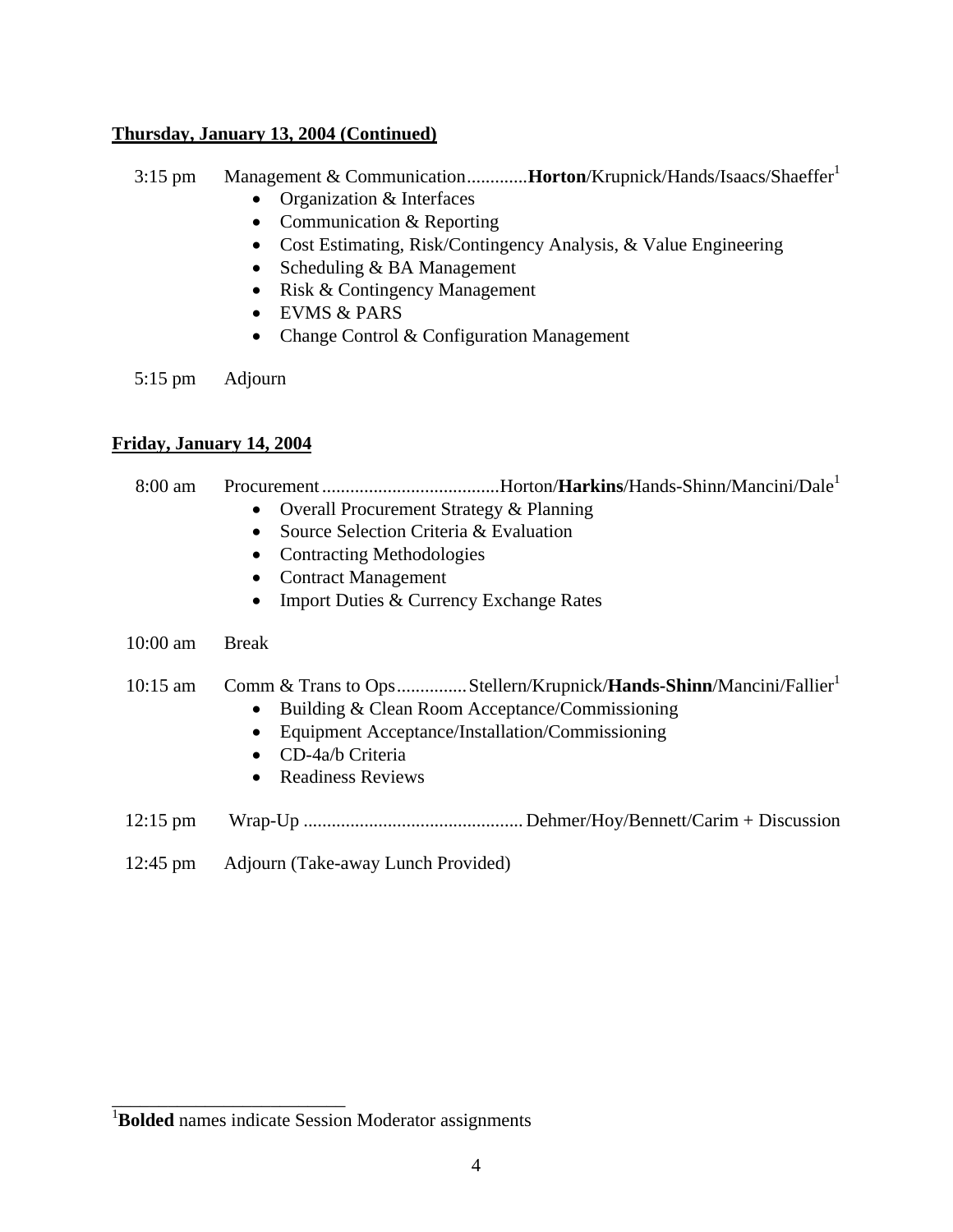### **Attachment C**

## **SUMMARY OF NSRC PROJECTS LESSONS LEARNED**

## **ENVIRONMENTAL, SAFETY and HEALTH (ES&H)**

- Integrated Safety Management program is key for construction, installation, and operation
- Dedicated ES&H professionals should be identified from the beginning and be part of the Project management team, as key personnel
- Identify and document roles, responsibilities, authority, accountability, and training requirements of staff, Subject Matter Experts, subcontractors and all other participants
- Select contractors with solid corporate safety commitment and results
- Understand and document standards, requirements, and success criteria
- The ES&H Plan, and other standards and codes should be part of every bid package and pre-award discussions, so the bidders understand the project expectations.
- ES&H issues and staff should be included in work planning and task discussions.
- Recognize and accommodate potential language barriers of laborers
- Incentives and celebration of good ES&H performance enhance program success
- Plan transition to installation and operations early in the project

## **DESIGN and CONSTRUCTION**

- Design-Bid-Build contracts are preferred and likely produced better result than Design-Build, due to the complexity of the facilities and the need to interact with scientific staff and the resulting design modifications.
- Unknown ground conditions and underground utilities tend to be the greatest site risks
- Value Engineering (VE) is critical during the design phase to achieve performance objectives and to stay within costs. Secondary VE activities are common when estimates come in higher than expected.
- Design-to-Cost contracts are useful in committing the A/E to meet specified estimated construction cost.
- Coordination with the site's ongoing laboratory activities (e.g., construction projects, road maintenance, etc.) is important to avoid conflicts and safety concerns.
- Technical Equipment specifications should come from a unified and a well-defined process that is developed early in the project by Subject Matter Experts, ES&H, and procurement; reviewed by peers and thrust/theme leaders; and approved by NSRC management.
- Obtaining accurate and timely information from vendors on sizes, delivery, and installation requirements was a challenge, but required to avoid change orders.

## **COMMISSIONING and TRANSITION to OPERATIONS**

- Most projects see using an independent commissioning agent for Leadership in Energy and Environmental Design (LEED) certification is worth the \$200K-\$300K investment.
- Use other projects, including NSRCs, to benchmark the Transition to Operations Plan.
- Readiness Assessments should be conducted as special equipment becomes available for startup and Readiness Assessment should be complete at CD-4a.